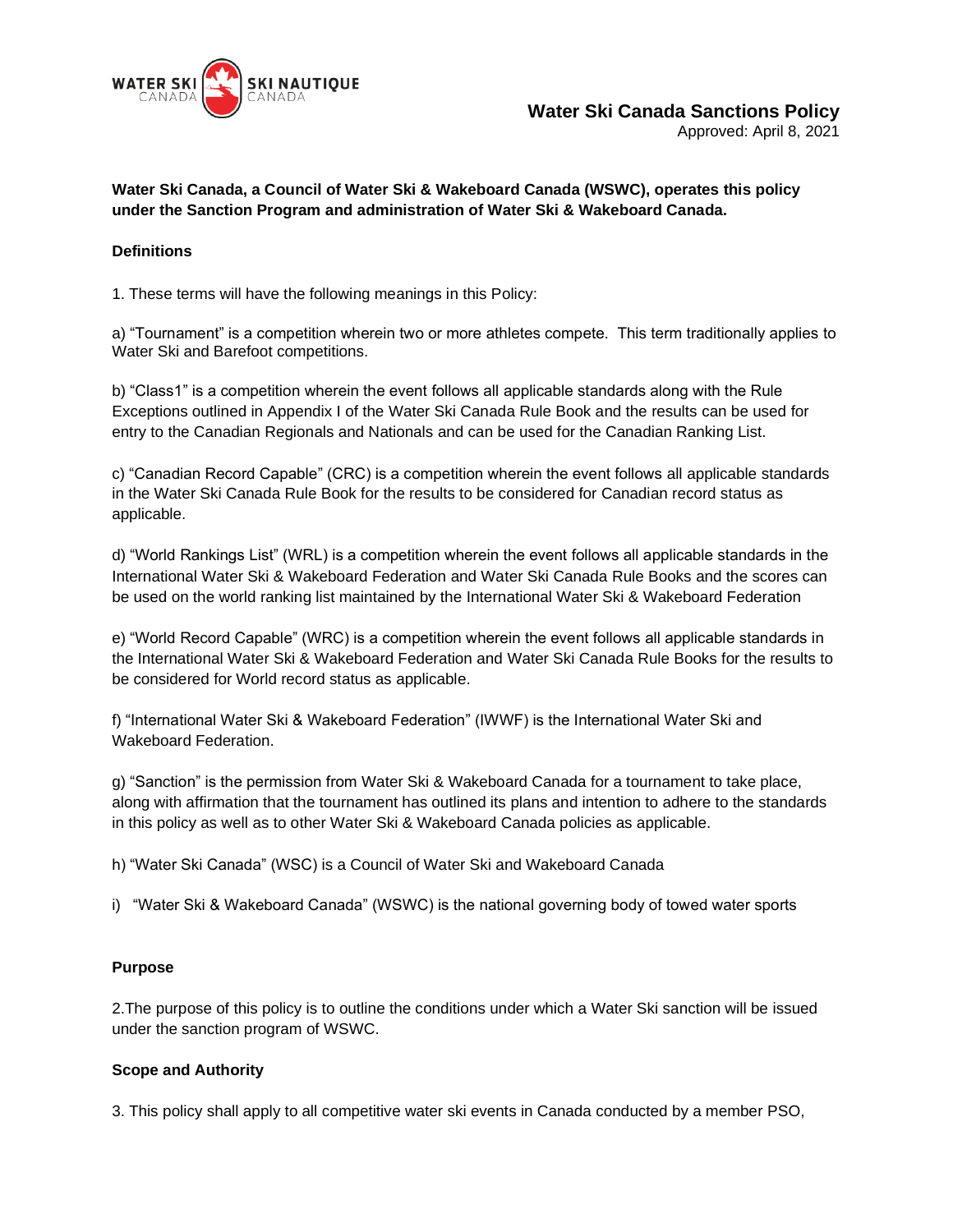

# **Water Ski Canada Sanctions Policy**

Approved: April 8, 2021

Club, School or by WSC

### **Sanction Fees**

5.Sanction fees (including late fees) will be determined annually as part of the WSC annual budget.

#### **Sanction Requirements**

6.In order to be eligible for sanction:

- a) The event must adhere to the requirements laid out in the [WSC Rule Book,](https://waterskicanada.ca/wp-content/uploads/2021-WS-Rule-Book-ENG.pdf) see Appendix II (CRC/WRL/WRC) and Appendix VIII (Class 1).
- b) All sanctioned events must comply with safety standards as outlined in the Emergency [Preparedness Plan](https://waterskicanada.ca/wp-content/uploads/WSWC-Emergency-Preparedness-Plan-PUBLIC-Dec-28-2016.pdf)
- c) All sanctioned events must provide all the necessary officials as outlined in the WSC/IWWF Rule Books
- d) Sanction fees must be paid in full at the time of application.
- e) Once the application has been received, final approval will be based on Technical Committee review.
- f) All necessary electronic paperwork must be completed and submitted by the individual who applied for the sanction, to WSWC's Event Management Platform (and the IWWF if applicable), within 7 days, in order for the competition's results to be published.

#### **Sanction Applications**

- 7. Sanction applications should be submitted to the WSWC Office no less than thirty (30) days before the first day of CRC/WRL/WRC competitions, and seven (7) days before a Class 1 competition. Applications submitted after this date are subject to a late fee.
- 8. Applications for WRL/CRC competitions submitted less than thirty (30) days, but more than fifteen (15), before the first day of competition will be subject to a late fee. Anything submitted less than fifteen (15) days will not be considered.
- 9. Applications for Class 1 competitions submitted less than seven (7) days, but more than two (2), before the first day of competition will be subject to a late fee. Anything submitted less than two (2) days will not be considered.
- 10. A sanction application must be complete and include all required information and fees paid in full, in order to be considered.
- 11. You must receive confirmation that the Sanction has been approved before the event is considered sanctioned.
- 12. While WSWC will work to accommodate late Sanction applications, WSWC does not guarantee that late applications will be approved.